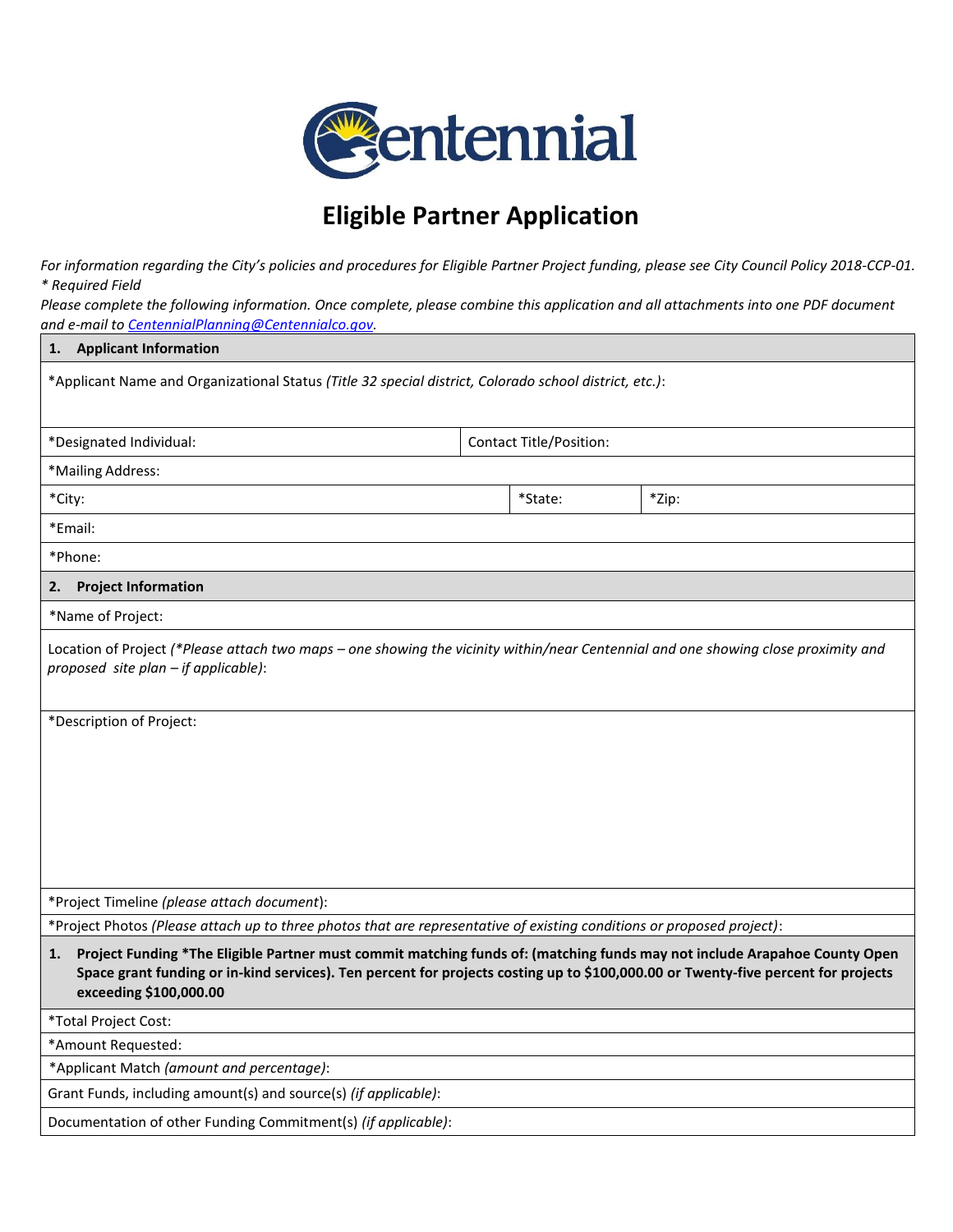| 2. | *Narrative Questions (please attach additional sheets if necessary)                                                                 |
|----|-------------------------------------------------------------------------------------------------------------------------------------|
| 1. | Provide a project narrative. Include scope, history, and general characteristics.                                                   |
|    |                                                                                                                                     |
|    |                                                                                                                                     |
|    |                                                                                                                                     |
|    |                                                                                                                                     |
|    |                                                                                                                                     |
|    |                                                                                                                                     |
|    |                                                                                                                                     |
|    |                                                                                                                                     |
|    |                                                                                                                                     |
|    |                                                                                                                                     |
| 2. | Describe how the project will serve the City of Centennial. Describe how the project will serve and account for a variety (type) of |
|    | users.                                                                                                                              |
|    |                                                                                                                                     |
|    |                                                                                                                                     |
|    |                                                                                                                                     |
|    |                                                                                                                                     |
|    |                                                                                                                                     |
|    |                                                                                                                                     |
|    |                                                                                                                                     |
|    |                                                                                                                                     |
|    |                                                                                                                                     |
|    |                                                                                                                                     |
|    | 3. Describe the educational opportunities the project will feature.                                                                 |
|    |                                                                                                                                     |
|    |                                                                                                                                     |
|    |                                                                                                                                     |
|    |                                                                                                                                     |
|    |                                                                                                                                     |
|    |                                                                                                                                     |
|    |                                                                                                                                     |
|    |                                                                                                                                     |
|    |                                                                                                                                     |
|    |                                                                                                                                     |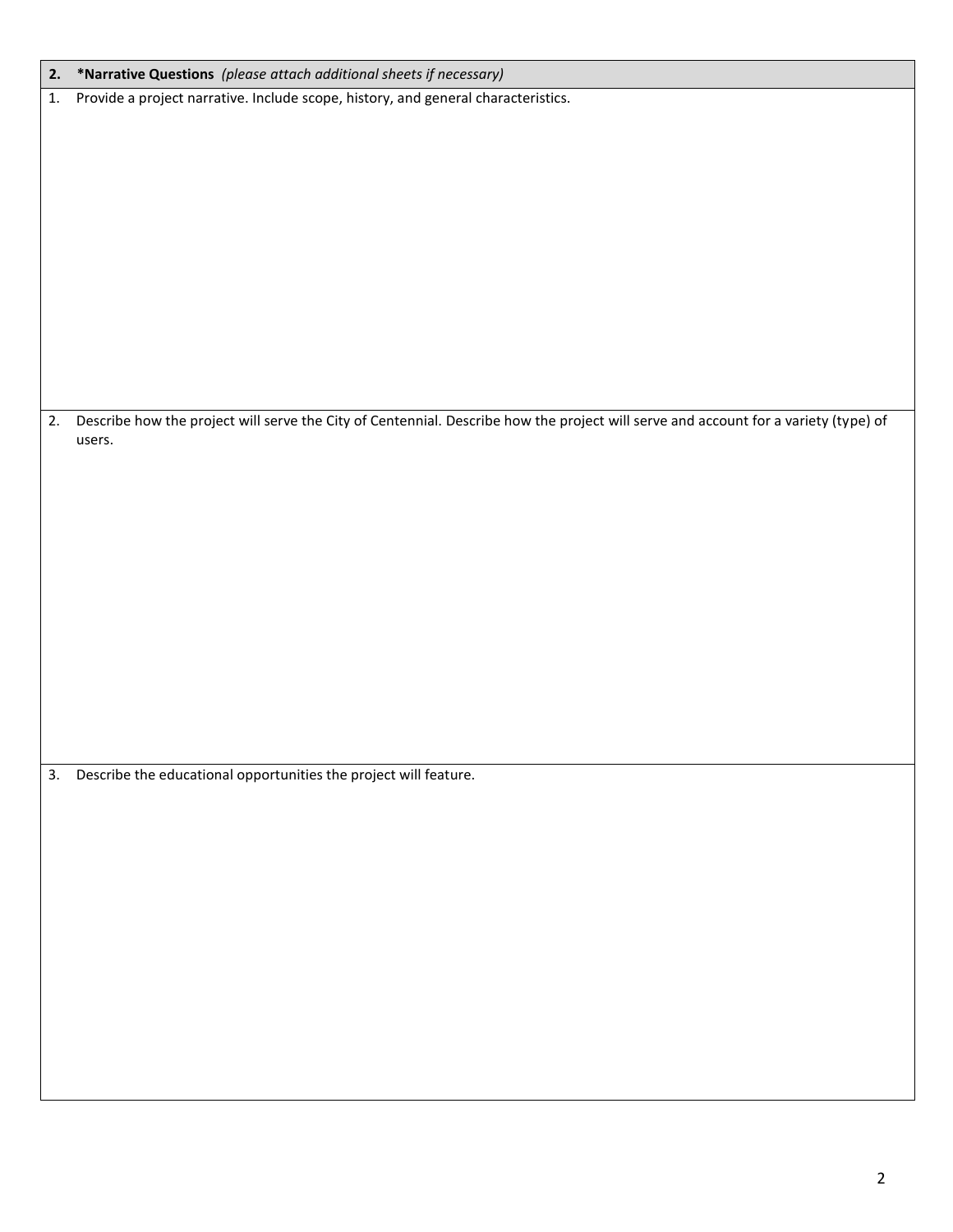| 5. Describe the types of recreational facilities the project will contain. List the specific amenities and acknowledge whether similar<br>facilities are located near the project site. Describe any unique recreational facilities within the project. |
|---------------------------------------------------------------------------------------------------------------------------------------------------------------------------------------------------------------------------------------------------------|
|                                                                                                                                                                                                                                                         |
|                                                                                                                                                                                                                                                         |
|                                                                                                                                                                                                                                                         |
|                                                                                                                                                                                                                                                         |
| 6. Describe how the project connects to the greater recreation system. List and describe any trail, public facility, or park connections.                                                                                                               |
|                                                                                                                                                                                                                                                         |
|                                                                                                                                                                                                                                                         |
|                                                                                                                                                                                                                                                         |
|                                                                                                                                                                                                                                                         |

4. Describe how the project incorporates ADA and Universal Design Principles.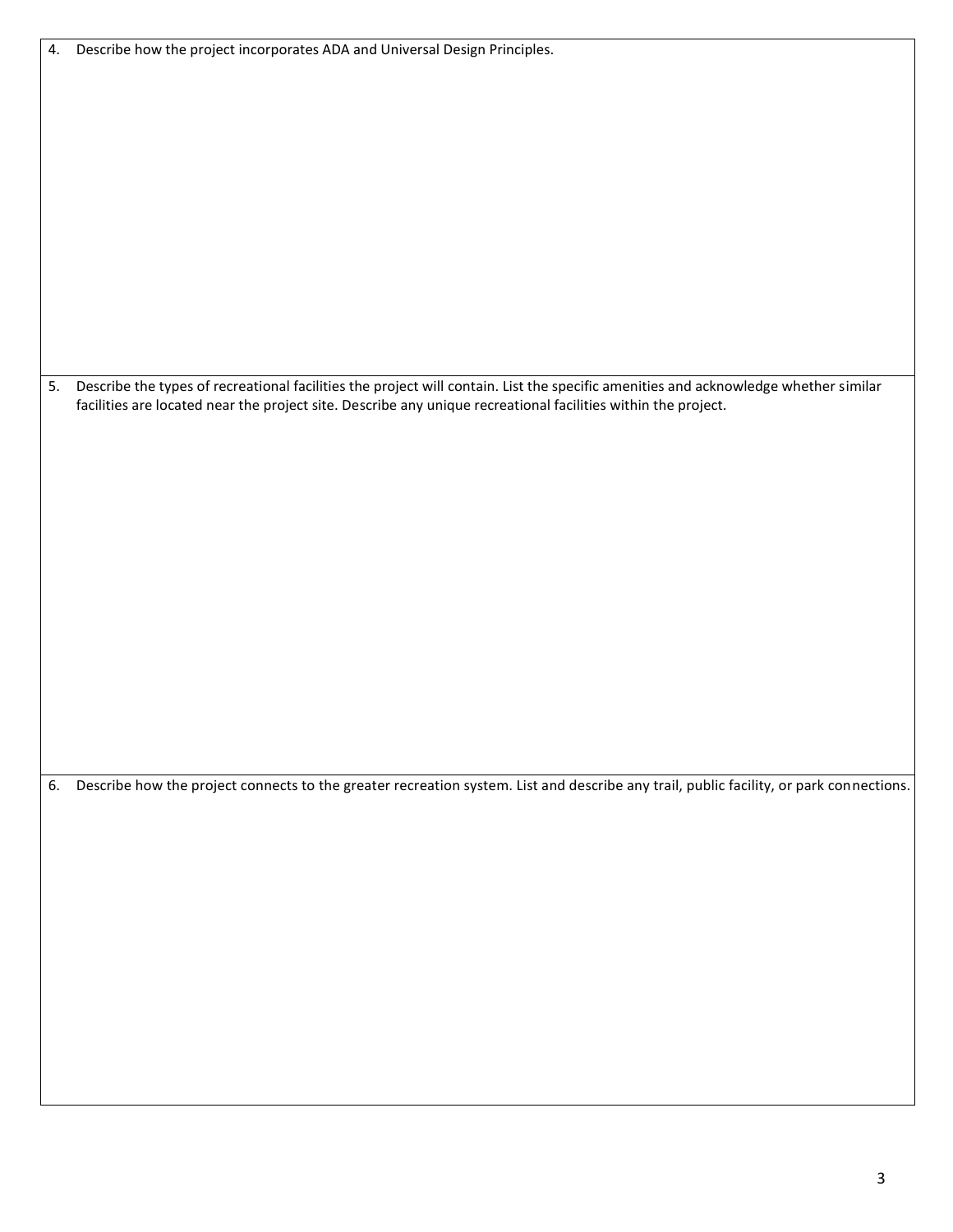| project achieves each.                                                                                                                                                     |  |  |  |  |  |  |  |
|----------------------------------------------------------------------------------------------------------------------------------------------------------------------------|--|--|--|--|--|--|--|
|                                                                                                                                                                            |  |  |  |  |  |  |  |
|                                                                                                                                                                            |  |  |  |  |  |  |  |
|                                                                                                                                                                            |  |  |  |  |  |  |  |
|                                                                                                                                                                            |  |  |  |  |  |  |  |
|                                                                                                                                                                            |  |  |  |  |  |  |  |
|                                                                                                                                                                            |  |  |  |  |  |  |  |
|                                                                                                                                                                            |  |  |  |  |  |  |  |
|                                                                                                                                                                            |  |  |  |  |  |  |  |
|                                                                                                                                                                            |  |  |  |  |  |  |  |
|                                                                                                                                                                            |  |  |  |  |  |  |  |
|                                                                                                                                                                            |  |  |  |  |  |  |  |
|                                                                                                                                                                            |  |  |  |  |  |  |  |
|                                                                                                                                                                            |  |  |  |  |  |  |  |
|                                                                                                                                                                            |  |  |  |  |  |  |  |
|                                                                                                                                                                            |  |  |  |  |  |  |  |
| Discuss your organization's capacity to maintain the project once implemented. Identify who will be responsible for maintenance.<br>8.                                     |  |  |  |  |  |  |  |
| Estimate annual costs to maintain the site/project and explain how maintaining this project site will impact your organization's<br>budget.                                |  |  |  |  |  |  |  |
|                                                                                                                                                                            |  |  |  |  |  |  |  |
|                                                                                                                                                                            |  |  |  |  |  |  |  |
|                                                                                                                                                                            |  |  |  |  |  |  |  |
|                                                                                                                                                                            |  |  |  |  |  |  |  |
|                                                                                                                                                                            |  |  |  |  |  |  |  |
|                                                                                                                                                                            |  |  |  |  |  |  |  |
|                                                                                                                                                                            |  |  |  |  |  |  |  |
|                                                                                                                                                                            |  |  |  |  |  |  |  |
|                                                                                                                                                                            |  |  |  |  |  |  |  |
|                                                                                                                                                                            |  |  |  |  |  |  |  |
|                                                                                                                                                                            |  |  |  |  |  |  |  |
|                                                                                                                                                                            |  |  |  |  |  |  |  |
|                                                                                                                                                                            |  |  |  |  |  |  |  |
|                                                                                                                                                                            |  |  |  |  |  |  |  |
|                                                                                                                                                                            |  |  |  |  |  |  |  |
|                                                                                                                                                                            |  |  |  |  |  |  |  |
|                                                                                                                                                                            |  |  |  |  |  |  |  |
|                                                                                                                                                                            |  |  |  |  |  |  |  |
|                                                                                                                                                                            |  |  |  |  |  |  |  |
|                                                                                                                                                                            |  |  |  |  |  |  |  |
| <b>Required Attachments</b><br>3.                                                                                                                                          |  |  |  |  |  |  |  |
| Please indicate below which attachments are being provided with the application. Attach each at the end of this document. Handwritten<br>attachments will not be accepted. |  |  |  |  |  |  |  |
| Vicinity Map<br>Close Proximity Map                                                                                                                                        |  |  |  |  |  |  |  |
| Proposed Site Plan<br>Project Timeline                                                                                                                                     |  |  |  |  |  |  |  |
| Project Photos<br>Other                                                                                                                                                    |  |  |  |  |  |  |  |